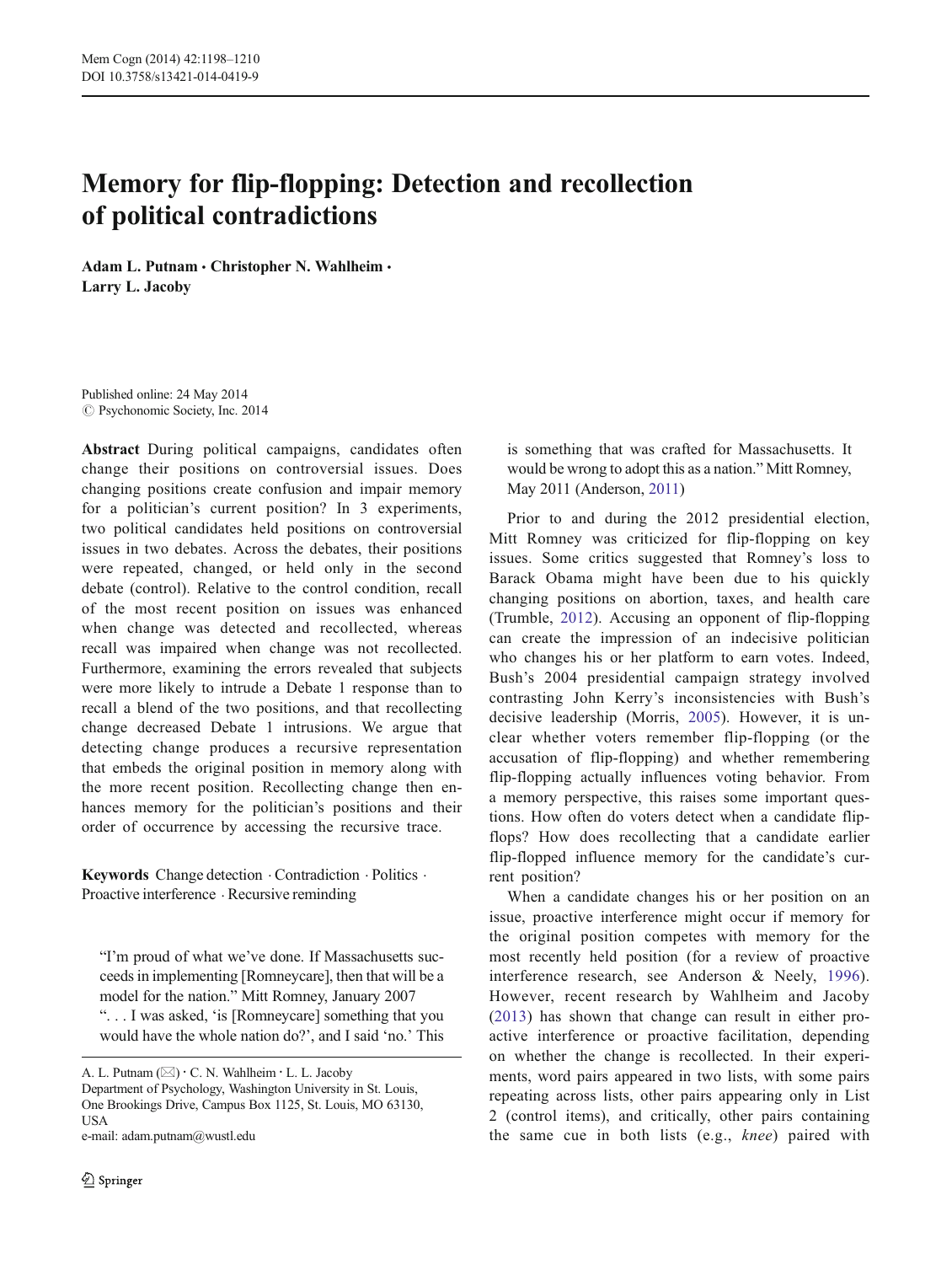<span id="page-1-0"></span>responses that changed from List 1 (bone) to List 2 (bend). While studying List 2, subjects clicked a button if they thought that an item had changed. During the test, subjects were instructed to recall the List 2 response and had their change recollection measured. When change was detected in List 2 and recollected at test, recall was better for changed than for control items (proactive facilitation). In contrast, when change was not recollected, recall was poorer for changed than for control items (proactive interference). Wahlheim and Jacoby argued that change detection produces a recursive representation that embeds the original response into memory for the changed response and preserves their order of occurrence. Recollecting change was said to provide a means of accessing both the original and the changed response, along with their order of occurrence (see also Jacoby & Wahlheim, [2013;](#page-12-0) Jacoby, Wahlheim, & Yonelinas, [2013](#page-12-0); Wahlheim, [2014](#page-12-0)).

In the introduction to their article, Wahlheim and Jacoby [\(2013](#page-12-0)) used the example of a flip-flopping politician to explain the notion of recursive remindings. In the present experiments, we used procedures similar to those of Wahlheim and Jacoby, but replaced the word pairs with the political views of fictional politicians on current issues (see Table 1). Subjects read about two fictional candidates running against each other for office, and were then presented with those candidates' views on several issues across two debates, with the candidates changing positions on some issues across the debates (flip-flopping). At test, subjects were instructed to recall the Debate 2 position for each issue and to indicate whether each candidate had changed his position across debates. Thus, we could investigate the effects of change detection and recollection on memory performance in the context of political contradictions.

Table 1 Example of positions on an issue

| Platform and<br>Extremeness | Issue: Same Sex Marriage                                                               |  |  |  |
|-----------------------------|----------------------------------------------------------------------------------------|--|--|--|
| Conservative                |                                                                                        |  |  |  |
| More Extreme                | Traditional marriage should be <i>protected</i><br>through a constitutional amendment. |  |  |  |
| Less Extreme                | Traditional marriage should be <i>an issue</i><br>for individual state legislatures.   |  |  |  |
| Liberal                     |                                                                                        |  |  |  |
| More Extreme                | Partners of the same sex should be recognized<br>through <i>marriage</i> .             |  |  |  |
| Less Extreme                | Partners of the same sex should be recognized<br>through <i>civil unions</i> .         |  |  |  |

The positions above appeared without italics in Debates 1 and 2. At test, the first portion of each sentence served as a cue for recall, and subjects' task was to recall the italicized portion

Exploring interference effects in memory with more realistic materials has been done before. The misinformation paradigm, for example, uses a retroactive interference design with slide shows about car accidents and robberies rather than word lists (Loftus, Miller, & Burns, [1978](#page-12-0)). These experiments have shown that misleading questions on a survey can cause large deficits in recall for the original scene. The misinformation paradigm has clearly had a huge impact on memory research (see Loftus, [2005\)](#page-12-0); this could be because the realistic materials are inherently interesting, have applications to realworld problems, and allow researchers to examine questions that were unanswerable with more basic materials.

For example, the concept of memory blending (i.e., when two different events become intertwined together) emerged out of the misinformation paradigm. In one study, Loftus [\(1977\)](#page-12-0) showed subjects a green car, but then misinformed some of them that the car was blue; when asked to pick out the color of the car, the subjects exposed to misinformation were more likely to pick a blue–green shade rather than a pure green. One hypothesis for why misinformation occurs is that the misleading question distorts the encoding of the original event, creating a new memory trace that is a blend of both the original experience and the misleading information. Experimental support for such blending has been found when examining memory for color (Loftus, [1977\)](#page-12-0) and facial recognition (Ross, Ceci, Dunning, & Toglia, [1994](#page-12-0)), whereas theoretical support for memory blending has been found in distributed memory models (e.g., Metcalfe, [1990\)](#page-12-0). Memory blending seems likely to occur in everyday life but would be extremely difficult to explore using basic laboratory materials such as word pairs (e.g., what would a blend of the words "bone" and "bend" look like?).

More realistic materials may support a more nuanced understanding of how and why interference occurs through an examination of how mistakes are made. For example, suppose that one of the fictional politicians in our experiments, Mike Shipman, states at a first debate that "Partners of the same sex should be recognized through marriage," and then at a second debate states that "Partners of the same sex should be recognized through civil unions." If voters are asked to recall Shipman's current position, they could either correctly recall the position from the second debate, or they could commit one of several errors. Aside from omitting or confabulating a response, voters could recall the Debate 1 response ("Partners of the same sex should be recognized through marriage.") or could report a blending of the Debate 1 and Debate 2 responses ("Partners of the same sex should be recognized through the civil union of marriage."). Both Debate 1 intrusions and blending errors would show that proactive interference was occurring.

The political materials also offer additional advantages. First, these materials may have more external validity; people rarely, if ever, need to remember lists of paired associates,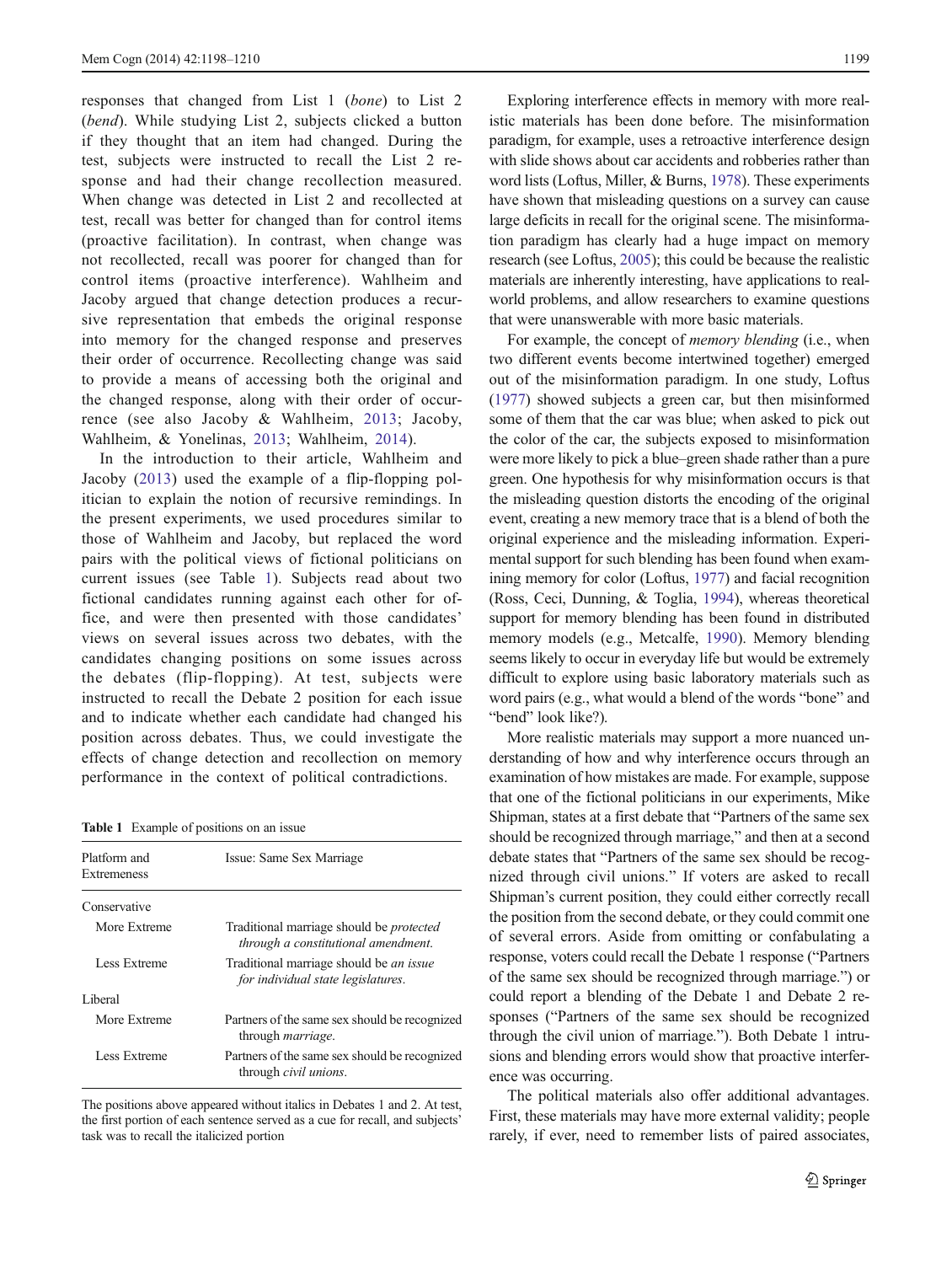<span id="page-2-0"></span>whereas remembering a politician's views on a controversial issue is an important part of being an informed voter. Second, when attempting to recall a candidate's position, subjects may be able to use information other than their memory for the candidate's speech at a debate to inform their recall judgment. Most Americans have a basic understanding of current political issues (Pew Research Center, [2010](#page-12-0)), so they may be able to use general political knowledge to help remember a candidate's specific position. Showing that change detection and recollection can still influence memory performance when other variables are at play would provide strong evidence for the importance of change detection and recollection in preventing proactive interference.

Aside from their different framing as a political debate, the present experiments closely paralleled the procedures used by Wahlheim and Jacoby [\(2013\)](#page-12-0). Subjects were introduced to a Democratic and a Republican politician, and were told that the two candidates were running against each other for office. Subjects read excerpts from two debates in which the candidates voiced their views on current issues; sometimes the candidates repeated themselves across debates, sometimes they addressed a topic at only the second debate, and sometimes they changed their positions. When changing positions, the candidates never changed sides completely, but rather changed from an extreme view to a less extreme view, or vice versa. At test, subjects attempted to recall each candidate's position from Debate 2 and indicated whether they thought the candidate had earlier changed positions—a measure of change recollection.

We expected an outcome similar to that found by Wahlheim and Jacoby ([2013](#page-12-0)), showing proactive facilitation when change was recollected, and proactive interference when change was not recollected. This pattern of results would suggest that failing to detect and recollect change made by a politician results in deleterious effects on memory for the most recent position. In contrast, when voters detect and later recollect change, they benefit from enhanced memory for the most recently held position.

# Experiment 1

In Experiment 1, subjects read statements made by politicians during two debates. At test, the subjects recalled the positions from the second debate and then indicated whether the politicians had changed positions between the debates. Consistent with earlier research, we expected that recollection of change would eliminate proactive interference and result in proactive facilitation for the most recently presented position.

## Method

Subjects A group of 24 students from Washington University in St. Louis participated in groups of one to three people in exchange for partial course credit or \$10. Subjects selfreported their own political orientation by using a slider anchored with Liberal and Conservative. The slider responses were converted to a 100-point scale ranging from 0 (*liberal*) to 100 (conservative). The subjects were mostly liberal, with a median score of 24.

Materials The materials were 36 current political issues with four positions associated with each issue (144 total). Of the four, two positions were liberal and two were conservative. Pilot testing showed that one position was more extreme than the other for both the liberal and conservative positions (see the example in Table [1\)](#page-1-0). The two positions on one side for a topic were written so that the first portion of each statement was the same, with the differences between the statements being at the end of each sentence. This construction allowed the candidates to shift from a more extreme to a less extreme position (or vice versa), and for the first portion of the statement to serve as a cue for the later portion of the sentence during the final recall test. Candidates never changed from a liberal to a conservative position, or vice versa.

Design and counterbalancing The experiment had a 3 (position: repeated vs. control vs. changed)  $\times$  2 (position extremeness: more extreme vs. less extreme) within-subjects design. The 36 issues were divided into three groups of 12. Within each group, items were further divided into two groups, which allowed us to counterbalance whether the more extreme or less extreme version of each position was presented during Debate 2, which yielded a total of six groups of positions. These six groups were rotated through the different conditions. Thus, for each position type (repeated, control, and changed), for six of the topics the less extreme statement was presented in Debate 2, and for another six the more extreme statement was presented in Debate 2. The six groups were assigned equally often to each condition.

During the experiment, the positions held by two fictional candidates (one Democrat, one Republican) were presented for each of the 36 issues in two debates (72 total positions). The majority of positions (30 issues) were congruent with the candidate's political party, whereas the remaining positions were incongruent (six issues): The Democrat held liberal positions on 30 issues and conservative positions on six, whereas the Republican held conservative positions on 30 issues and liberal positions on six. The incongruent positions resulted in the two candidates agreeing on a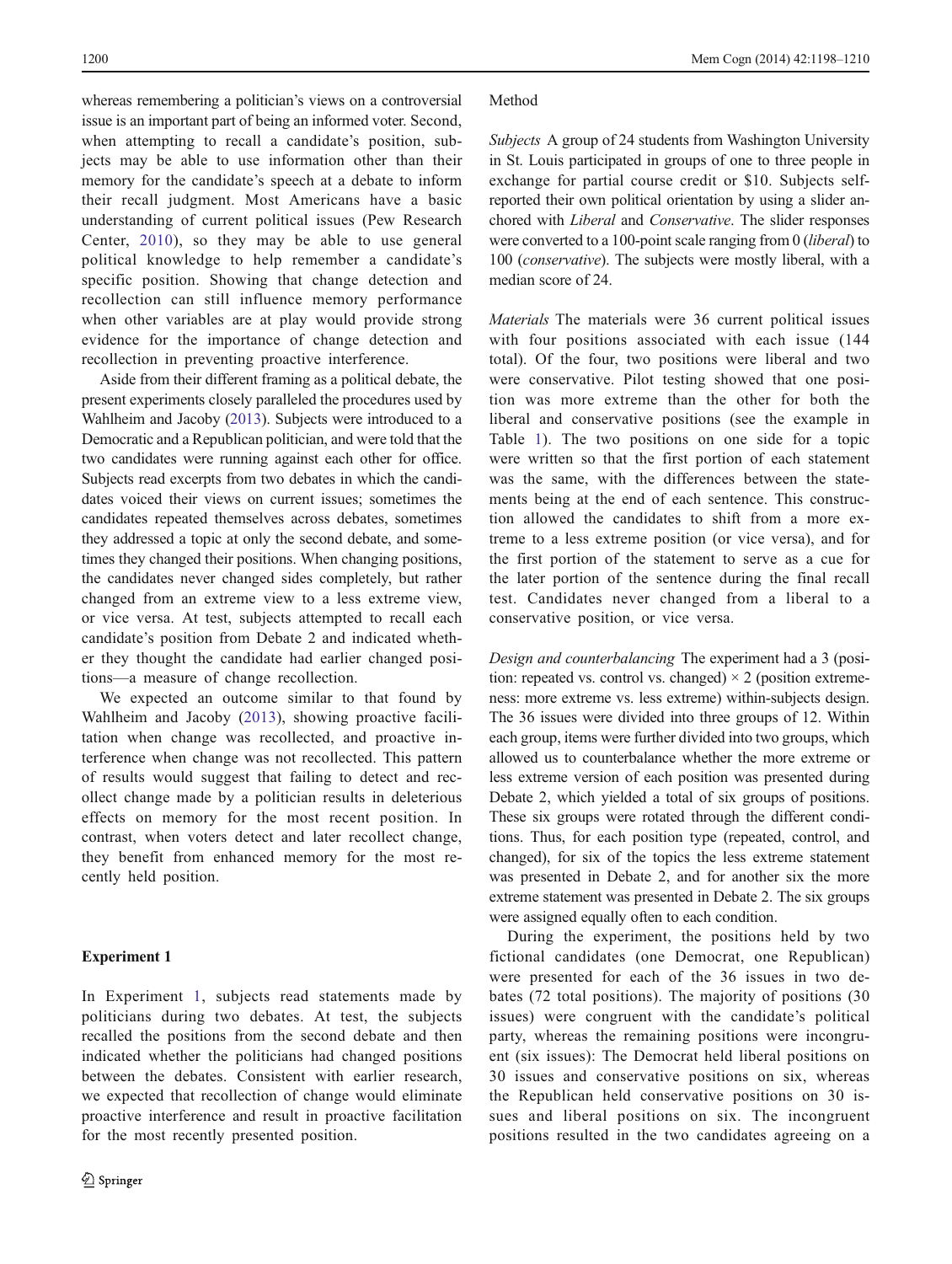minority of issues, and were included to prevent subjects from basing their responses on the candidates' political party affiliations. A subset of issues was randomly chosen for the incongruent positions and was not counterbalanced.

Procedure The experiment consisted of four phases: Debate 1, an intervening task, Debate 2, and a test phase. Subjects were told they would read excerpts from two debates. They were told that Debate 1 occurred in a small town hall on October 2, and saw a picture of a town hall along with the pictures and names of the two fictional candidates: John Baker (D), the Democrat, and Mike Shipman (R), the Republican. Subjects were told to consider the excerpts carefully so as to form an accurate impression of each candidate. Subjects were also told that the candidates would mostly disagree, but would agree on some issues.

During Debate 1, each trial began with a candidate's face and name appearing above an issue for 3 s. Then, the candidate's position on that issue appeared below for an additional 8 s. Each trial was followed by a blank screen for 500 ms. The positions in Debate 1 were randomized anew for each subject. Those were the first presentations of the repeated and changed positions (24 each), resulting in 48 total presentations.

After Debate 1, subjects completed an intervening task that required them to imagine what they would be doing during the two weeks between the debates, and they wrote down those activities for 3 min. This was done to differentiate the two supposed debates (see Sahakyan & Kelley, [2002\)](#page-12-0).

Following the intervening task, subjects were told that Debate 2 occurred on October 16 in the campus center of a major university. A picture of the campus center appeared above the pictures and names of the candidates. Subjects were then told that issues and positions would appear as in Debate 1, but that their task was to remember the current positions for an upcoming test. Subjects were told that candidates might repeat their previous position, change positions on a topic, or address a new topic that had not been addressed in Debate 1. Subjects were informed that noticing the changed positions would help their memory on the final test.

Finally, during the test phase, subjects completed three tasks. Topics were presented in a random order, along with each candidate's picture, name, and the first portion of the position. Subjects first attempted to recall the position from Debate 2 by typing the remainder of that position. Then they rated how liberal or conservative the Debate 2 position was by moving a slider left for liberal and right for conservative. These ratings were collected to ensure that our materials were calibrated appropriately, but are not reported because they were not of central interest. Finally, a question appeared asking subjects whether the candidate had changed positions (e.g., "Did Mike Shipman change his position on Same Sex Marriage from Debate 1 to Debate 2?"). Subjects responded by clicking the "yes" box if they thought the candidate had changed positions, and clicking the "no" box if they thought the candidate had stayed the same across debates or had only addressed the topic at Debate 2. After subjects made this change recollection judgment, a blank screen appeared for 500 ms, after which the next topic appeared. No time limit was imposed for any task during the test phase. After completing the recall test, subjects were asked to report their own political views by using a slider anchored with liberal on the left and conservative on the right. The subjects were then thanked and debriefed.

## Results and discussion

In the following experiments, effects below  $\alpha = .05$ were considered significant. Differences in degrees of freedom for the conditional analyses are due to the exclusion of subjects who did not have at least one observation in each cell. Cued recall answers were scored by two independent raters (Cohen's kappa: .74 for Exp. [1,](#page-2-0) .83 for Exp. [2,](#page-5-0) and .81 for Exp. [3](#page-7-0)), and any differences were resolved by the first author. After coding for accuracy, the errors were grouped into different categories. The "Debate 1 intrusions" category was used when a response would have been counted as correct if subjects had been asked to recall the position from the first debate. The "blending" category was used when a response contained elements from both the first and second debates. For example, the liberal responses for the topic Paying for College were College students should have fifty percent of their student loans forgiven (more extreme) and College students should have the interest on their student loans forgiven (less extreme). After seeing the cue College students should have: one subject responded with "fifty percent" of the interest on federal loans forgiven," using elements from both responses.

We found no systematic effects of position strength (more extreme vs. less extreme), so we collapsed across that variable. Additionally, we checked to see whether there were any effects of position congruency, and finding none, included the incongruent items in all analyses. Finally, an interesting question was whether subjects' own political orientations would influence their ability to notice and remember changes. On one hand, subjects might be more critical of someone from a different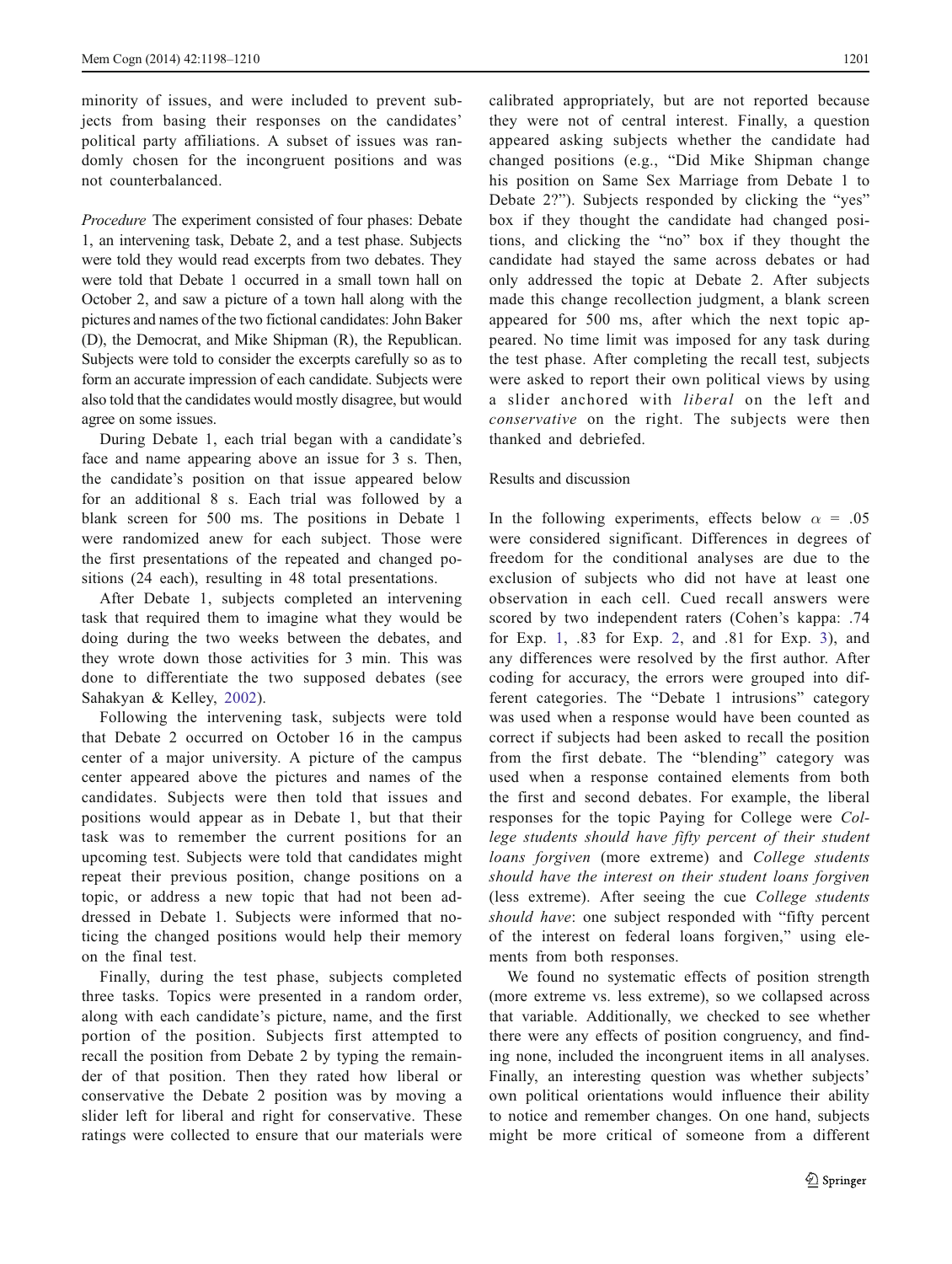<span id="page-4-0"></span>party; on the other hand, subjects might understand the nuances of their own side better, and thus might be more capable of detecting changes there. Regardless, we failed to find any effects of political affiliation on change recollection and recall, as either a main effect or as an interaction with the candidates' political parties.

Table 2 shows that recall of Debate 2 positions was better for repeated than for control positions, and better for control than for changed positions,  $ts(23) \ge 2.85$ , ps ≤ .009,  $ds$  ≥ 0.53. Table 3 shows the probabilities of correct change recollection for changed positions (hits), along with erroneous change recollection for the control condition (false alarms). Also shown are signal detection measures of discriminability  $(d')$  and response bias (c), computed from hit and false alarm rates (Macmillan & Creelman, [2005](#page-12-0)). Subjects successfully discriminated between changed and control positions: d′ was greater than zero,  $t(23) = 7.09$ ,  $p < .001$ ,  $d = 1.45$ .

Paralleling Wahlheim and Jacoby ([2013](#page-12-0)), we expected recall to depend on the recollection of change. Figure [1](#page-5-0) shows that for changed positions, no proactive interference emerged when change was recollected, whereas there was large proactive interference when change was not recollected. Recall did not differ between changed positions when change was recollected and control positions,  $t(23) = 0.49$ ,  $p = .63$ ,  $d = 0.14$ , whereas recall was lower for changed positions when change was not recollected than for control positions,  $t(23) = 6.37, p <$  $.001, d = 1.66.$ 

Examining the errors that subjects made provided insight into how proactive interference had its effects. The top row of Table [4](#page-5-0) shows that for the control and changed positions combined, more Debate 1 intrusions  $(M = 6.17)$  occurred than blending errors  $(M = 0.58)$ ,  $t(23) = 8.65, p < .001, d = 2.60$ . Critically, more Debate 1 intrusions occurred for the changed positions than for the control positions,  $t(23) = 7.51$ ,  $p < .001$ , d

Table 2 Probabilities of correct recall as a function of position type and instructions: Experiments [1](#page-2-0)–[3](#page-7-0)

|                      |           | Position Type |           |  |  |
|----------------------|-----------|---------------|-----------|--|--|
|                      | Repeated  | Control       | Changed   |  |  |
| Experiment 1         |           |               |           |  |  |
| Informed             | .83(0.03) | .74(0.04)     | .60(0.03) |  |  |
| Experiment 2         |           |               |           |  |  |
| Informed             | .80(.02)  | .71(0.03)     | .59(.03)  |  |  |
| Uninformed           | .85(.03)  | .75(.03)      | .62(0.03) |  |  |
| Experiment 3         |           |               |           |  |  |
| Informed + Detection | .79(0.03) | .57(0.03)     | .56(.03)  |  |  |
| Uninformed           | .73(0.03) | .61(0.03)     | .50(.03)  |  |  |

Standard errors of the means are presented in parentheses

Table 3 Probabilities of change recollection and signal detection theory measures: Experiments [1](#page-2-0)–[3](#page-7-0)

|                                     | Position               |                | <b>SDT</b> Measure |                         |  |
|-------------------------------------|------------------------|----------------|--------------------|-------------------------|--|
|                                     | Changed (Hits) Control | (False Alarms) | d'                 | $\mathcal{C}$           |  |
| Experiment 1                        |                        |                |                    |                         |  |
| Informed                            | .44(.05)               | .13(0.03)      |                    | $1.12(.16) -72(.11)$    |  |
| Experiment 2                        |                        |                |                    |                         |  |
| Informed                            | .55(.05)               | .22(.04)       |                    | $1.12(.21)$ $-.41(.13)$ |  |
| Uninformed $.45$ (.04)              |                        | .16(0.05)      |                    | $1.07(.21)$ -.72 (.12)  |  |
| Experiment 3                        |                        |                |                    |                         |  |
| Informed + .55 $(.03)$<br>Detection |                        | .16(0.04)      |                    | $1.39(.15) -57(.10)$    |  |
| Uninformed $.52$ (.04)              |                        | .24(.04)       |                    | $0.94(.14) -44(.11)$    |  |

Signal detection theory measures include  $d'$  as a measure of discriminability and  $c$  as a measure of response bias. Standard errors of the means are presented in parentheses

= 2.19, suggesting that subjects were more likely to intrude a Debate 1 response for the changed positions. Debate 1 intrusions could occur for the control positions because both candidates held similar views on the topic, or could represent error variance from coding. Furthermore, for the changed positions (not shown in Table [4](#page-5-0)), recollecting change moderated how often subjects intruded a Debate 1 response. Subjects were over three times as likely to commit a Debate 1 intrusion when change was not recollected than when it was recollected  $(M = 3.92 \text{ vs. } 1.17), t(23) = 4.71, p < .001, d = 1.50.$ We found no significant difference between the changed and control positions for the numbers of blending errors, nor did recollecting change influence how often blending errors occurred, all  $ts(23) \le 1.17$ ,  $ps \ge .08$ , ds ≤ 0.32.

In total, these results agree with those reported by Wahlheim and Jacoby ([2013](#page-12-0)) in showing proactive interference when change was not recollected, but they differ in that proactive facilitation was not found when change was recollected. The failure to find proactive facilitation was likely due to the rather high false alarm rate in the change recollection measure. Wahlheim and Jacoby had used an indirect measure of change recollection that was not influenced by the false alarm rate, which may explain why they found proactive facilitation. False alarms are important because conditionalizing recall on change recollection shows evidence of a decrease in proactive interference. Finding a high false alarm rate indicates that change recollection judgments sometimes arose from guessing rather than from actual recollection of change. This means that conditionalizing the recall of changed positions on change recollection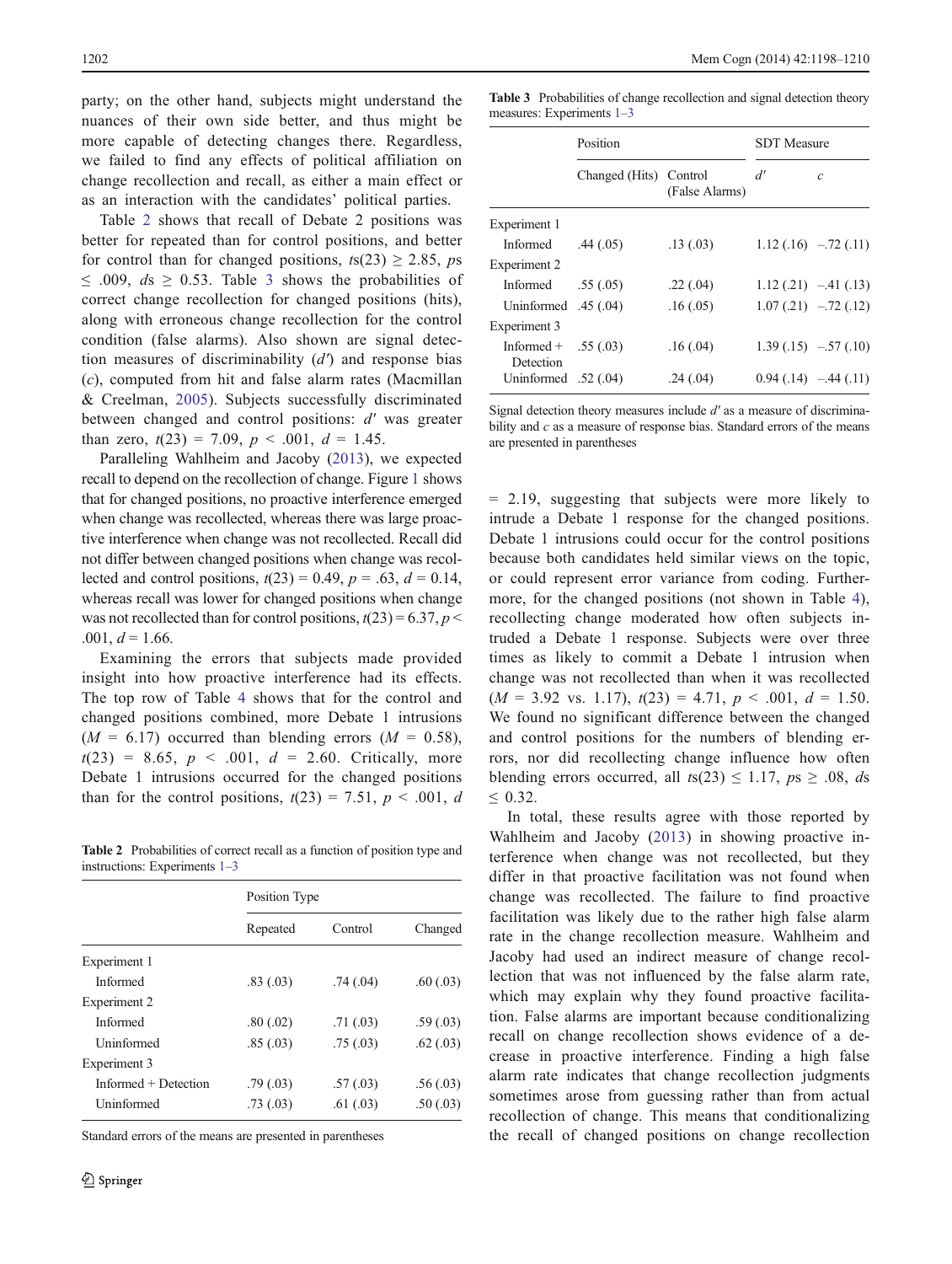<span id="page-5-0"></span>

Fig. [1](#page-2-0) Cued recall for changed positions conditionalized on change recollection, as compared with control positions (Exps. 1–[3](#page-7-0)). Error bars represent standard errors of the means

underestimates the true probability of correct recall. To anticipate, Experiment [3](#page-7-0) will show that improving the accuracy of change recollection judgments can result in proactive facilitation.

#### Experiment 2

The news media, political opponents, and fact checkers often point out when candidates change positions or have a habit of doing so. Does warning voters about potential flip-flopping influence how they notice and remember changes in position?

In Experiment 2, we examined whether subjects would be able to recollect position changes if they were not prewarned that the politicians might flip-flop. Previous research has indicated that prewarning subjects can enhance recognition of repetitions in pairedassociate learning (Asch, Rescorla, & Linder, as reported in Asch, [1969\)](#page-12-0), reduce the effects of misleading information (Greene, Flynn, & Loftus, [1982;](#page-12-0) Loftus, [1992\)](#page-12-0), and enhance the detection of contradictions (Butler, Zaromb, Lyle, & Roediger, [2009](#page-12-0)). However, prewarning instructions do not always work. In some situations, prewarning might have to occur directly before the potential misinformation (Greene et al., [1982](#page-12-0)), or be quite specific about the type of contradiction (Butler et al., [2009](#page-12-0)).

From a remindings perspective, noticing change requires subjects to be reminded of the first event when processing a second. Although such remindings often occur spontaneously (Benjamin & Tullis, [2010;](#page-12-0) Hintzman, [2011\)](#page-12-0), other research has suggested that reminding episodes can be controlled by task demands (Jacoby, [1974](#page-12-0); Jacoby & Wahlheim, [2013;](#page-12-0) Wahlheim, Maddox, & Jacoby, [2014\)](#page-12-0). Thus, providing a general warning about flip-flopping may prime subjects to

Table 4 Mean numbers of Debate 1 and blending errors per subject for different position types

|                      | Error Type          |            |                        |            |  |  |  |
|----------------------|---------------------|------------|------------------------|------------|--|--|--|
|                      | Debate 1 Intrusions |            | <b>Blending Errors</b> |            |  |  |  |
|                      | Control             | Changed    | Control                | Changed    |  |  |  |
| Experiment 1         |                     |            |                        |            |  |  |  |
| Informed             | 1.08(0.21)          | 5.08(0.48) | 0.17(0.08)             | 0.42(0.13) |  |  |  |
| Experiment 2         |                     |            |                        |            |  |  |  |
| Informed             | 1.29(0.27)          | 5.33(0.60) | 0.04(0.04)             | 0.04(0.04) |  |  |  |
| Uninformed           | 1.42(0.26)          | 5.79(0.57) | 0.00(0.00)             | 0.38(0.15) |  |  |  |
| Experiment 3         |                     |            |                        |            |  |  |  |
| Informed + Detection | 1.83(0.29)          | 4.25(0.30) | 0.11(0.05)             | 0.28(0.09) |  |  |  |
| Uninformed           | 1.22(0.19)          | 4.44(0.44) | 0.28(0.11)             | 0.69(0.18) |  |  |  |

A total of 24 items were presented for each position type, including correct responses, the errors reported above, and errors that did not fall into the above categories. Debate 1 intrusions occurred when a subject recalled a position from the first debate. Blending responses were when a response had elements from both Debates 1 and 2. Standard errors of the means are presented in parentheses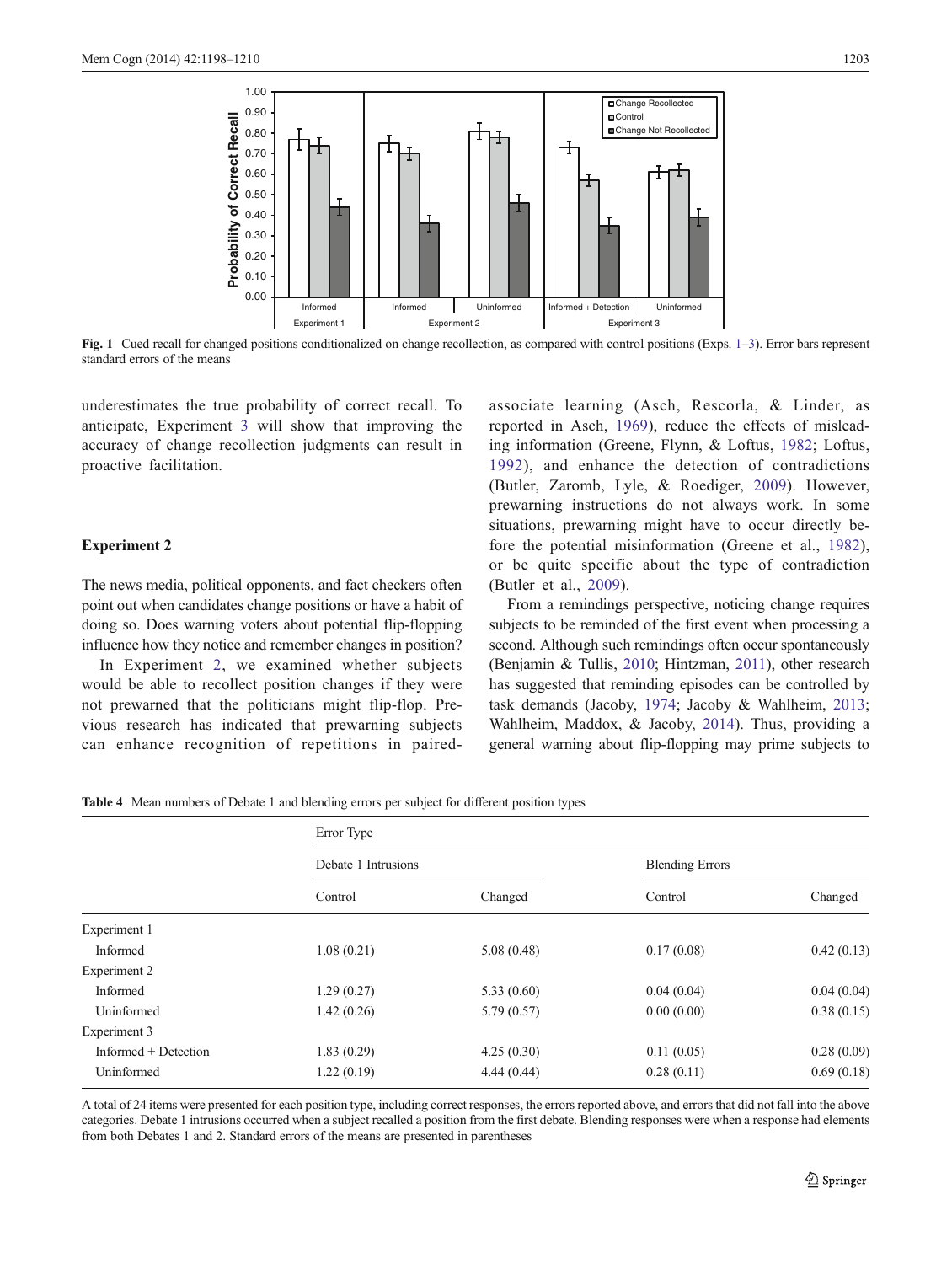look for inconsistencies, which could increase both the quantity and quality of reminding episodes.

To examine this question, we told one group of subjects to look for change (simulating a voter who is looking for flip-flopping), whereas we did not tell another group to do so (simulating a voter who is not looking for flip-flopping). We expected that instructions to look for change would increase later change recollection, indicating that it had been detected more often. Presumably, subjects who were informed that change might occur would be more likely to think back to the Debate 1 positions when viewing the Debate 2 positions. We also expected that change recollection would eliminate proactive interference in recall, as in Experiment [1.](#page-2-0)

# Method

Subjects A group of 48 students from Washington University participated in exchange for partial course credit or \$10. Again, the subjects were a liberal-leaning group, with a median political self-report of 39. Twenty-four of the subjects were randomly assigned to each instruction group and were tested in groups of one to three people.

Design, materials, and procedure The design, materials, and procedure were the same as in Experiment [1](#page-2-0), with the following exceptions. We manipulated the instructions to look for change in Debate 2 by providing the same instructions as in Experiment [1](#page-2-0) to an "informed" group, and by removing reference to changed positions in the Debate 2 instructions for an "uninformed" group. We also partially counterbalanced incongruent positions for each candidate across experimental formats.

#### Results and discussion

Recall performance in both groups was a near perfect replication of Experiment [1](#page-2-0), showing that instructions to look for change had no effect,  $F(2, 92) = 0.18$ ,  $p = .84$ ,  $\eta_{\rm p}^2$  $\eta_{\rm p}^2$  < .01. Table 2 shows that recall was higher for repeated than for control positions, and higher for control than for changed positions,  $ts(47) \geq 5.32$ ,  $ps \leq .001$ ,  $ds \geq 0.64$ . Table [3](#page-4-0) shows that instructions to look for change did not influence discriminability in change recollection; no difference in d′s emerged between the informed and uninformed groups,  $t(46) = 0.18$ ,  $p = .86$ ,  $d = 0.05$ . Subjects in the informed group may have been marginally more likely to report change than those in the uninformed group, as measured by  $c$ ,  $t(46) = 1.83, p = .07, d = 0.05$ , but given that bias for the uninformed group was nearly identical to the bias in Experiment [1](#page-2-0) (in which subjects had been informed of change), it seems unlikely that the instructions affected the rate of reporting change. In short, the subjects in each group were similarly aware of changed positions, despite differences in instructions to look for them.

Importantly, recall conditionalized on change recollection also replicated Experiment [1](#page-2-0) and did not interact with instructions,  $F(2, 88) = 0.12$ ,  $p = .89$ ,  $\eta_p^2 < .01$ . Figure [1](#page-5-0) shows that no proactive interference occurred when change was recollected, whereas there was proactive interference when change was not recollected. Recall for changed positions when change was recollected did not differ from the recall for control positions,  $t(46)$  $= 1.68$ ,  $p = .10$ ,  $d = 0.26$ , whereas recall was higher for control positions than for changed positions when change was not recollected,  $t(46) = 9.67$ ,  $p < .001$ , d = 1.87. This pattern was identical for both the informed and uninformed groups.

Subjects committed errors in a fashion similar but not identical to that in Experiment [1](#page-2-0), as can be seen in the middle rows of Table [4.](#page-5-0) Subjects committed more Debate 1 intrusions for the changed than for the control positions ( $M = 5.56$  vs. 1.35),  $F(1, 46) = 76.59$ , p  $< .001$ ,  $\eta_p^2 = .63$ . Instructions did not affect the Debate 1 intrusion rate, as either a main effect or an interaction,  $Fs \le 0.48$ ,  $ps \ge .49$ ,  $\eta_p^2 s \le .10$ . Examining the changed positions (not presented in the table) revealed that fewer Debate 1 intrusions occurred when change was recollected than when it was not recollected  $(Ms =$ 1.42 vs. 4.15),  $F(1, 46) = 38.58$ ,  $p < .001$ ,  $\eta_p^2 = .46$ , and that no effects of group emerged,  $Fs \le 1.64$ ,  $ps \ge$ .21,  $\eta_p^2 s \leq .03$ .

Subjects made more blending errors for the changed positions than for the control positions  $(Ms = 0.21$  vs. 0.02),  $F(1, 46) = 5.70$ ,  $p = .021$ ,  $\eta_p^2 = .11$ , although this main effect was qualified by a significant interaction with group instructions,  $F(1, 46) = 5.70$ ,  $p = .02$ ,  $\eta_p^2$  = .11, with the uninformed group committing fewer blending errors for control than for changed positions, whereas the informed group did not differ across position types. This may suggest that instructions to look for change reduced blending errors for the changed positions, although the overall low number of blending errors makes it difficult to tell. As in Experiment [1,](#page-2-0) change recollection did not influence the number of blending errors for the changed positions,  $F(1, 46) =$ 0,  $p = 1$ ,  $\eta_p^2 = 0$ .

In sum, these results replicated the findings of Experiment [1,](#page-2-0) showing that recollecting change decreased proactive interference, and importantly, revealed that instructions to look for change did not influence recollection of change. Examining the types of errors made revealed that subjects often intruded Debate 1 responses, and rarely committed blending errors.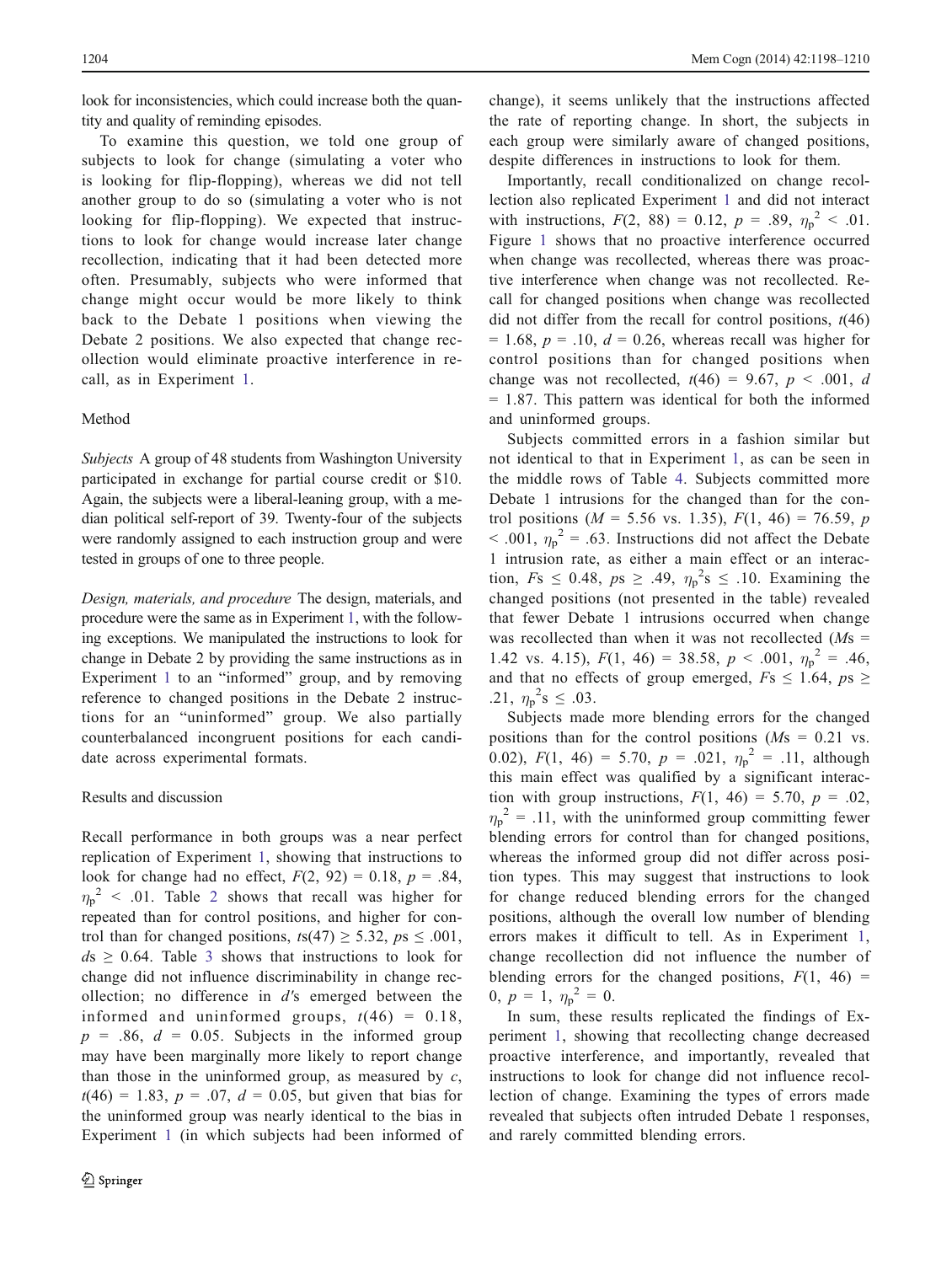#### <span id="page-7-0"></span>Experiment 3

Experiments 1 and 2 provided strong evidence that recollecting change enhanced memory for Debate 2 positions. However, telling subjects to look for change did not affect their ability to recollect it, a finding that was inconsistent with other work showing that varying instructions to look back can influence how often change recollection occurs (Jacoby & Wahlheim, [2013](#page-12-0)). One possibility is that the materials were so rich that subjects had difficulty detecting changes, even when they were encouraged to do so. In Experiment 3, we examined whether a stronger manipulation would increase change recollection. During Debate 2, one group was told to make explicit change detection judgments when they noticed a position had changed, whereas the other group was not told about the changed positions. We expected that requiring explicit change detection during the second debate would increase the accuracy of later change recollection. Requiring subjects to make a judgment, rather than just encouraging them to notice change, should increase the number of changed positions that were detected. As we described earlier, the discriminability of change recollection judgments is important for finding proactive facilitation, because correct change judgments due to guessing result in an underestimate of the probability of correct recall conditionalized on change recollection. Additionally, even though earlier work has shown that change recollection reflects earlier detection (Jacoby et al., [2013](#page-12-0); Wahlheim & Jacoby, [2013\)](#page-12-0), inclusion of the change detection measure also allowed us to verify that this was the case here, and to examine the combined effects of the detection and recollection of change on recall.

Finally, concerns about item-selection effects led us to implement a fully counterbalanced design. To do so, we eliminated the incongruent positions from the lists in Experiment 3; Every position was congruent with a politician's political party (e.g., the Democrat held only liberal positions). This change facilitated an analysis of item-selection effects, but it also made comparing results between the experiments illegitimate, because different lists were being used.

# Method

Subjects A total of 72 students from Washington University participated in exchange for partial course credit or \$10. The subjects were largely liberal, with a median political selfreport score of 24. Thirty-six of the subjects were randomly

assigned to each group, and they were tested in groups of one to three people.

Design, materials, and procedure The design, materials, and procedure were the same as in Experiment [2](#page-5-0), with the following exceptions. During Debate 2, an "informed  $+$  detection" group was required to make explicit judgments when they noticed that a position had changed from Debate 1. After studying a position in Debate 2, boxes labeled "next" and "changed position" appeared, and subjects were told to click "next" when positions had not changed and "changed position" when positions had changed. This condition was compared to an uninformed group, in which subjects were not told about changed positions. Also, all positions in Experiment 3 were congruent with the candidates' party platforms (i.e., Democrat  $=$  all liberal positions; Republican = all conservative positions), which allowed for analyses of item effects.

# Results and discussion

Unlike in Experiment [2](#page-5-0), recall performance interacted with instructions,  $F(2, 140) = 6.77$ ,  $p = .002$ ,  $\eta_p^2 = .09$ . The bottom rows of Table [2](#page-4-0) show that proactive interference was eliminated in the informed + detection group, whereas it remained in the uninformed group. Recall in the informed + detection group was higher for repeated than for control positions,  $t(35)$  $= 11.14$ ,  $p < .001$ ,  $d = 1.46$ , but no difference emerged between control and changed positions,  $t(35) = 0.41$ ,  $p =$ .68,  $d = 0.06$ . In contrast, the uninformed group replicated earlier results, showing that performance was higher for repeated positions than for controls, and higher for controls than for changed positions,  $ts(35) \geq 4.20$ , ps  $\leq$  0.01,  $ds \geq 0.58$ . These results suggest that requiring change detection in Debate 2 enhanced change recollection and subsequently eliminated proactive interference in overall recall performance.

During Debate 2, the informed  $+$  detection group correctly detected changed positions  $(M = .70)$  more often than control positions were incorrectly indicated as changed  $(M = .18)$ ,  $t(35) = 9.63$ ,  $p < .001$ ,  $d = 2.17$ . Change recollection reflected earlier detection, as indicated by change recollection being substantially higher when change was earlier detected  $(M = .68)$  than when it was not  $(M = .23)$ ,  $t(35) = 9.19$ ,  $p < .001$ ,  $d = 2.11$ . The bottom two rows of Table [3](#page-4-0) show that change recollection was more accurate when change detection was required. The informed + detection group had greater  $d'$  scores than the uninformed group,  $t(70) = 2.17$ ,  $p = .03$ ,  $d = 0.52$ , but no difference in  $c$  was apparent between the groups,  $t(70)$  $= 0.84$ ,  $p = .40$ ,  $d = 0.21$ . This suggests that requiring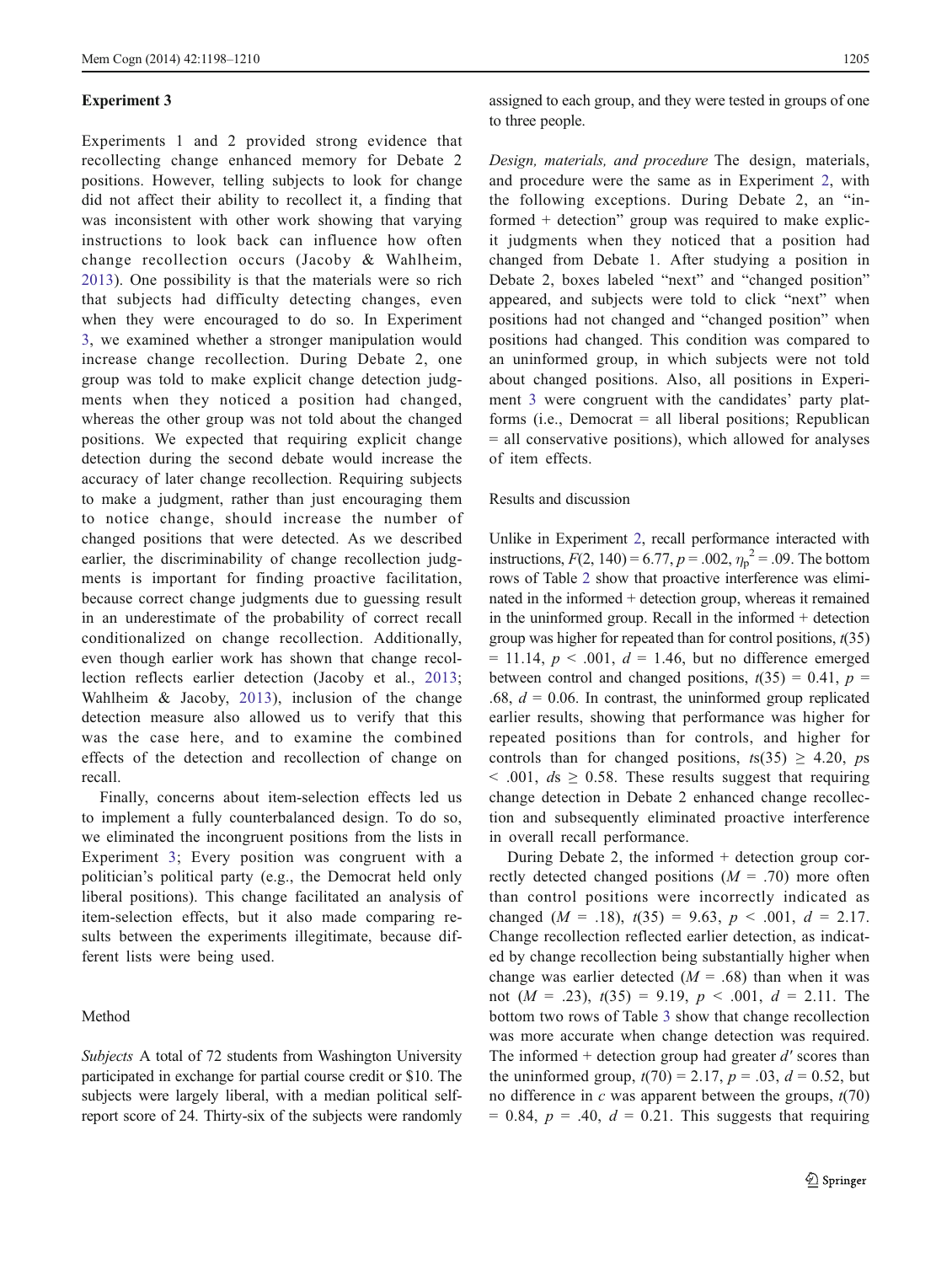change detection led to better discrimination of which positions had actually changed.

As is shown in Fig. [1,](#page-5-0) analyses of recall conditionalized on change recollection revealed an interaction with the manipulation of instructions,  $F(2, 138) =$ 5.78,  $p = .004$ ,  $\eta_p^2 = .08$ . In the informed + detection group, comparisons with the control condition revealed proactive facilitation when change was recollected, versus proactive interference when change was not recollected,  $ts(35) \geq 5.22$ ,  $ps \leq .001$ ,  $ds \geq 0.91$ . In the uninformed group, recall for changed positions was not different from the control condition when change was recollected,  $t(34) = 0.21$ ,  $p = .84$ ,  $d = 0.03$ , but proactive interference was found when change was not recollected,  $t(35) = 5.31$ ,  $p < .001$ ,  $d = 0.99$ . The difference in recall when change was recollected can be explained by the difference between the effects of instructions on the discriminability of change recollection judgments: The increased discriminability of change judgments in the informed  $+$  detection group increased the probability that a judgment of change would reflect recollection of change, providing a more accurate estimate of recall conditionalized on change recollection.

A critic might argue that the proactive facilitation in the informed + detection group is due to decreased recall of the control positions (as compared to the earlier experiments), rather than to a boost to the changed positions. However, as we stated earlier, comparisons across experiments are inappropriate because of the change in materials. Also, control position recall did not differ between the groups in the present experiment, further undermining the claim that abnormally low recall of the control positions in the informed + detection group was responsible for the proactive facilitation.

Figure 2 shows that for the informed + detection group, recall depended on both the detection and recollection of change, just as had been found by Wahlheim and Jacoby ([2013](#page-12-0)). As compared to the control positions, proactive facilitation occurred when change was detected and recollected, whereas proactive interference occurred when change was not recollected, regardless of earlier detection,  $ts(35) \ge 2.14$ ,  $ps \le .04$ ,  $ds \geq 0.46$ . Also, we observed greater proactive interference when change was detected and not recollected than when it was neither detected nor recollected,  $t(35)$  = 3.40,  $p = .002$ ,  $d = 0.80$ . The difference in proactive interference can be explained by the detection of change in Debate 2 involving retrieval of the Debate 1 position, resulting in increased accessibility of the competing position. When the increased accessibility of the Debate 1 position was not opposed by the recollection of change, the Debate 1 position was recalled more often



Fig. 2 Cued recall for changed positions, conditionalized on change detection and change recollection in the informed + detection group in Experiment [3.](#page-7-0) The black line across the figure indicates recall performance on control positions, with standard error. The observations included in each column are as follows: changes detected and recollected, 416; changes detected and not recollected, 183; changes not detected or recollected, 206. Error bars represent standard errors of the means

than when change was not detected, resulting in greater proactive interference. In sum, these results suggest that whether the detection of contradictory positions has positive or negative effects on memory depends heavily on voters' ability to recollect the contradictions.

As in Experiment [2,](#page-5-0) we examined how instructions and position types influenced the numbers of Debate 1 intrusions and blending errors. The bottom rows of Table [4](#page-5-0) show that subjects committed more Debate 1 intrusions for the changed positions than for the control positions,  $F(1, 70) = 75.74$ ,  $p < .001$ ,  $\eta_p^2 = .52$ . However, instructions did not affect the Debate 1 intrusion rate, as either a main effect or an interaction,  $Fs \leq 0.45$ ,  $ps \geq .22$ ,  $\eta_p^2 \leq .02$ . Examining the changed positions (not in the table) revealed that fewer Debate 1 intrusions occurred when change was recollected than when it was not recollected ( $Ms = 1.39$  vs. 2.96),  $F(1, 70) =$ 25.69,  $p < .001$ ,  $\eta_p^2 = .27$ , with no effects of group,  $Fs(1, 70) \le 0.50, ps \ge .72, \eta_p^2 s \le .002.$ 

For the blending errors, subjects committed more blending errors for the changed than for the control positions,  $F(1, 70) = 5.66$ ,  $p = .02$ ,  $\eta_p^2 = .08$ , and the uninformed group committed more blending errors than the informed + detection group  $(Ms = 0.49 \text{ vs. } 0.20)$ ,  $F(1, 70) = 6.75$ ,  $p = .011$ ,  $\eta_p^2 = .09$ . The interaction was not significant,  $F(1, 70) = 1.04$ ,  $p = .31$ ,  $\eta_p^2 = .02$ . Recollection of change did not affect the blending error rate for the changed positions  $F(1, 70) = 0.03$ ,  $p = .87$ ,  $\eta_p^2 = 0$ . Together, these results show that subjects were more likely to commit Debate 1 intrusions and blending errors for the changed than for the control positions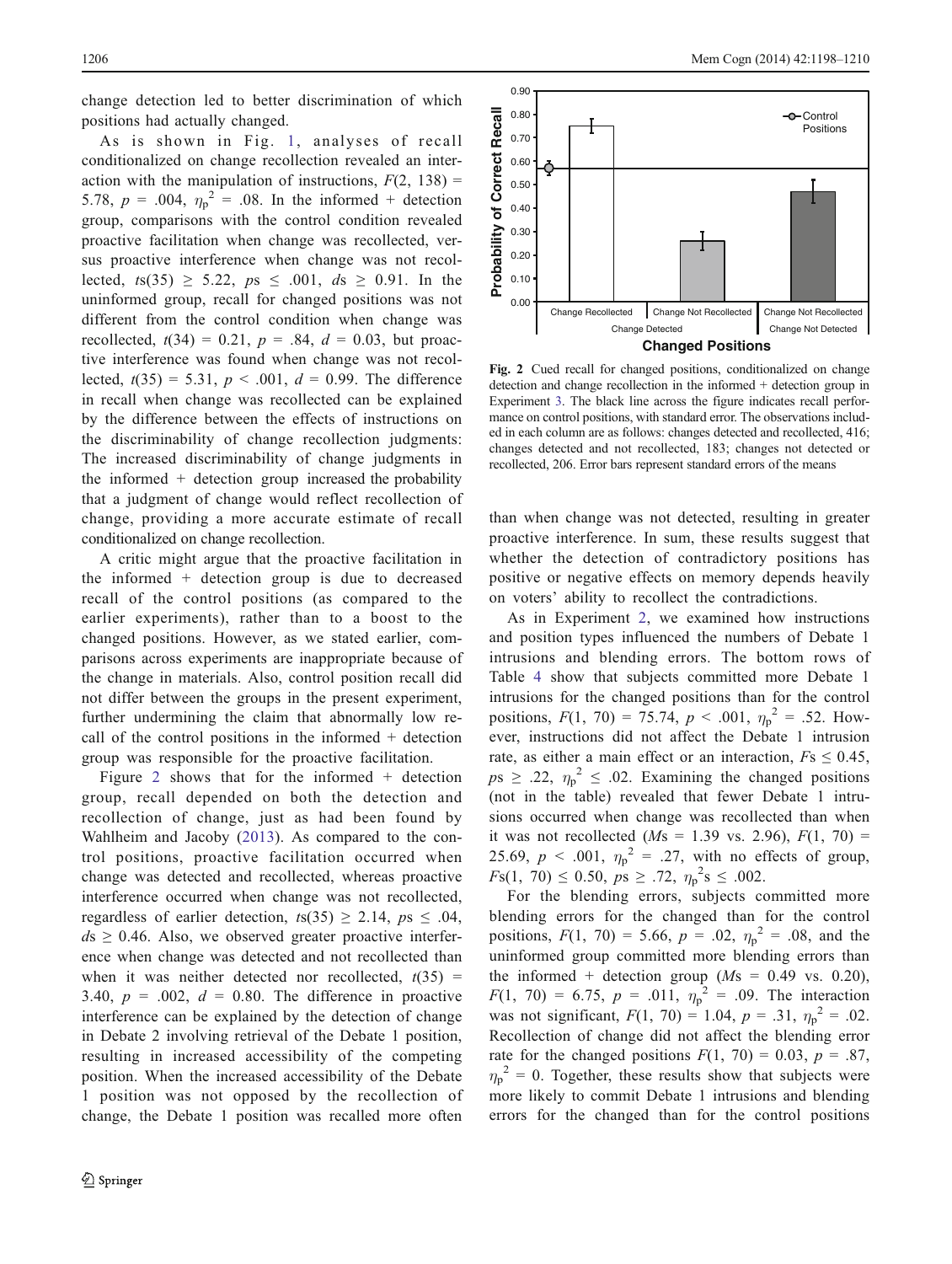(and that recollecting change prevented Debate 1 intrusions for the changed positions), and that the addition of the change detection task reduced the number of blending errors, but not the Debate 1 intrusions.

One limitation of reliance on conditional analyses for evidence of effects of change detection and change recollection is the possibility of item selection effects and differences in the general memory ability of the subjects. To circumvent this limitation, we used hierarchical multiple regression to examine the contribution of change recollection to recall of changed positions, while controlling for item effects and general memory ability in Experiment [3](#page-7-0) (see the [Appendix](#page-11-0) for an additional mixed-effect analysis that includes both item effects and general memory abilities in the same model). We predicted that recollecting change would lead to increased recall for the changed positions, as was expected from earlier results (see Fig. [1\)](#page-5-0). Both models included as predictor variables: recall of control positions on the first step, change recollection as measured by d′ on the second step, and the interaction of control position recall and d' on the third step. The outcome variable was recall of changed positions. In other words, the first step captured item effects or general memory ability, and the second step captured discrimination in change recollection. Using d′ (with responding "changed" to changed positions treated as hits and responding "changed" to control positions treated as false alarms) rather than the change recollection rate for the changed positions captured the level of change recollection while correcting for any erroneous change recollection due to subjects' guessing.

At the item level, estimates for each measure were computed for each of the 144 items. The left column of Table 5 shows that item differences explained a significant proportion of variance, but prediction was improved by including the discriminability of change recollection when controlling for item differences. The interaction did not improve prediction. Examining the two groups of subjects separately revealed that change recollection explained unique variance in recall of the changed positions for the informed + detection group  $(\Delta R^2 = .12, p < .001)$ , but not for the uninformed group  $(\Delta R^2 = .02, p = .10)$ . The failure for additional variance to be explained by change recollection in the uninformed group is likely due to a higher false alarm rate in the change recollection measure.

At the subject level, estimates for each measure were computed for each of the 72 subjects. The right column of Table 5 shows that general memory differences explained a significant proportion of variance, but prediction was improved by including the discriminability of change

Table 5 Proportions of variance in recall of changed positions explained by item differences, general memory ability, and change recollection: Experiment [3](#page-7-0)

|                                   | Unit of Analysis |          |  |
|-----------------------------------|------------------|----------|--|
|                                   | <b>Items</b>     | Subjects |  |
| Step 1                            |                  |          |  |
| Item differences / General memory | $.30*$           | $.33*$   |  |
| Step 2                            |                  |          |  |
| Change recollection $(d')$        | $.06*$           | $.16*$   |  |
| Step 3                            |                  |          |  |
| Interaction                       | .01              | .01      |  |

The values displayed above are  $\Delta R^2$  s on each step of the model, computed at the item level collapsed across subjects (left), and at the subject level collapsed across items (right). "Item differences" refers to item differences in control position recall performance; "General memory" refers to individual differences in control position recall performance; and "Change recollection  $(d')$ " refers to individual differences in the discriminability of change recollection for changed positions.  $p \leq .001$ 

recollection. The interaction did not improve prediction. Change recollection accounted for more unique variance in the informed + detection group ( $\Delta R^2$  = .15, p = .004) than in the uninformed group ( $\Delta R^2$  = .11,  $p$  = .01). Together, these results show that the memory benefits presumably due to change recollection cannot be solely explained by item and subject differences.

Both the hierarchical regressions and the linear mixed model reported in the [Appendix](#page-11-0) indicate that change recollection enhanced recall for the changed positions above and beyond any item or subject differences. However, change recollection appeared to explain a smaller proportion of variance in recall of changed items here than in previous research (Jacoby et al., [2013](#page-12-0)). This was likely due to the poorer discrimination of change recollection judgments in the present experiments, meaning that change recollection would have less of an effect on overall recall. The more complex materials likely made it more difficult to assess when an item had actually changed. Although the complex materials may show a smaller effect of change recollection on recall, noticing change when none has actually occurred is in itself an interesting phenomenon.

# General discussion

The results from the present experiments showed that the detection and recollection of change enhanced memory for flip-flopped positions on controversial political issues. Telling subjects to look for change in Debate 2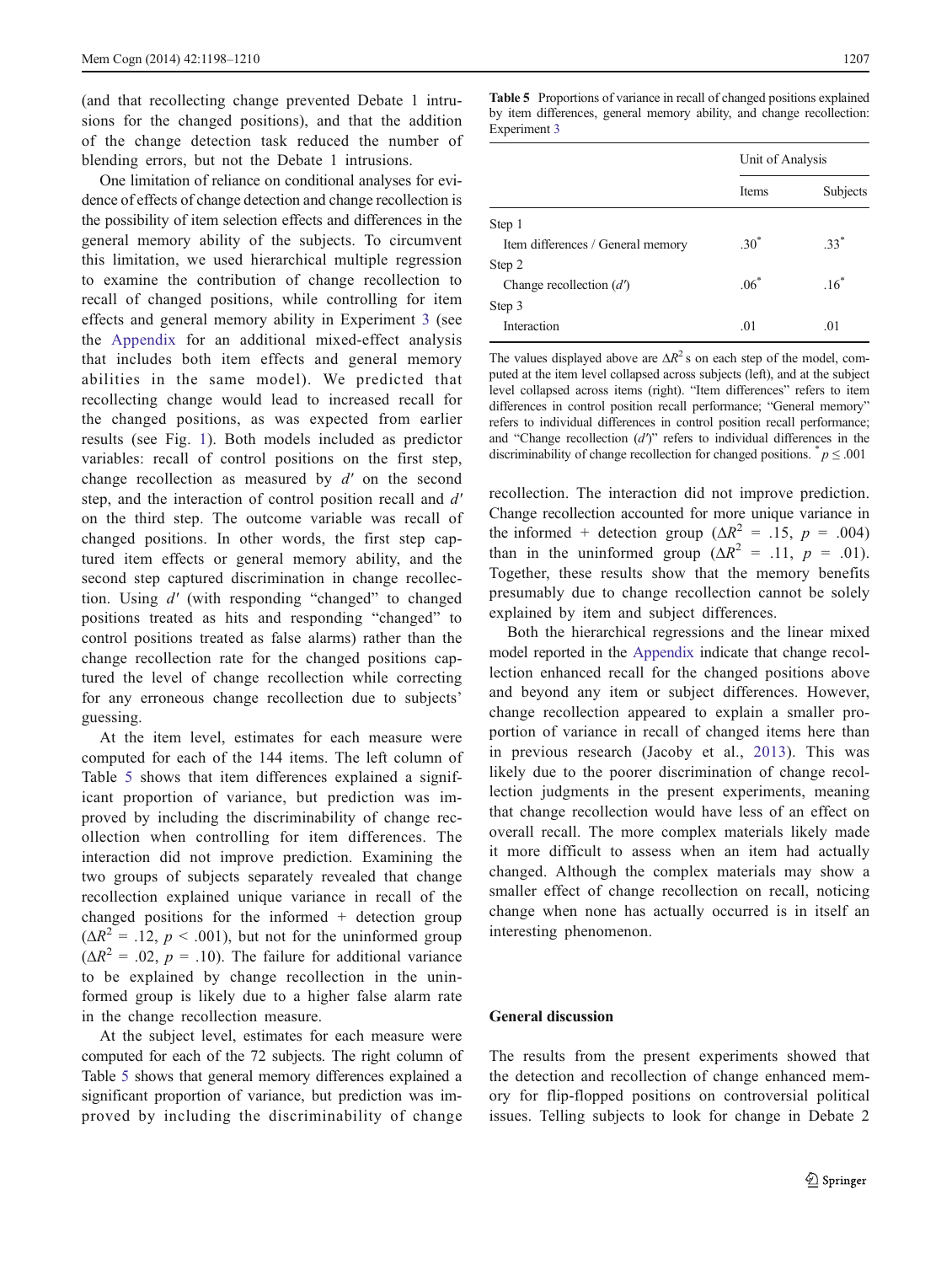did not influence change recollection, but requiring explicit change detection improved the accuracy of change recollection. Across experiments, recollecting change either eliminated proactive interference or produced proactive facilitation, whereas proactive interference occurred when change was not recollected. Memory for changed positions was enhanced as compared to control positions when change recollection was made more accurate by explicit attempts to detect change during Debate 2 (Exp. 3). Furthermore, examining the types of errors made revealed that subjects were more likely to intrude a Debate 1 response than to commit a blending error for the changed positions, and that recollecting change reduced the number of Debate 1 intrusions.

The present findings demonstrate that the detection and recollection of change are both necessary for remembering contradictory political positions. Past research has shown that detecting contradictions can enhance memory in a variety of situations (e.g., Bottoms, Eslick, & Marsh, [2010](#page-12-0); Butler et al., [2009](#page-12-0); Otero & Kintsch, [1992;](#page-12-0) Umanath & Marsh, [2012\)](#page-12-0), whereas other research has shown that detecting contradictions can harm memory (e.g., Umanath, Butler, & Marsh, [2012](#page-12-0)). The present results suggest that whether detecting contradictions produces a positive or a negative effect depends on whether those contradictions are recollected at test.

The present research is a first step toward understanding the memorial consequences of political flipflopping. Our results replicate and generalize the findings of Wahlheim and Jacoby ([2013](#page-12-0)) by demonstrating the effects of detection and recollection of change using materials other than word pairs. The materials employed in the present study could be used to answer many questions about how people remember political information, informing theories of both memory and politics.

From a memory perspective, using more complex materials shines new light on how background knowledge affects memory. As we showed above, individual differences in memory ability play a role in the detection and recollection of change. Perhaps individual differences reflect differing amounts of political expertise. A politically savvy subject will understand that civil unions and marriage are distinctly separate positions, whereas a less savvy subject may not. Consequently, the less-informed subject may not notice the change and be unable to recollect it later, and thus may have impoverished recall of that position.

As well, switching to a retroactive interference design with the political materials opens a new arena in which to explore misinformation-style effects. For example, blatant misinformation is not only ineffective, but

actually causes subjects to notice other misinformation that would have gone unnoticed (Loftus, [1979\)](#page-12-0). A parallel question in politics is whether a blatant flip-flop by a candidate highlights other smaller changes in position that may have gone unnoticed. Current work in our lab is beginning to explore misinformation effects with political materials and change recollection measures.

From a political perspective, understanding how voters remember political contradictions could provide new insights into voting behavior. Political scientists have long debated whether voters think back to campaign events when they step into the voting booth, or whether they continually update their perceptions of candidates throughout the election season (Lodge, Steenbergen, & Brau, [1995;](#page-12-0) Redlawsk, [2001\)](#page-12-0). Even if participants do not explicitly think about earlier detected contradictions, having detected such contradictions could have automatic influences on impression formation, and thus influence voting behavior.

Moving forward, the ultimate goal with this line of research would be to simulate real-world phenomena as closely as possible while still having experimental control. During campaigns, politicians make hundreds of public appearances, creating many opportunities to contradict themselves. As well, the news media sometimes misrepresents candidates or accuses them of flipflopping, whether they have done so or not. Media interactions also raise other questions, such as how voters process and reconcile information from multiple sources and whether candidates should openly acknowledge change or insist that they have believed the same thing all along.

Finally, it is unclear how voters will actually react to a candidate changing positions. Traditionally, flipflopping accusations are intended to imply that a candidate is willing to say anything to earn votes, may not fulfill campaign promises, or generally lacks conviction (Safire, [1988](#page-12-0)). Social psychologists (e.g., Cialdini, [1993\)](#page-12-0) have suggested that people value commitment and consistency, and typically frown upon broken commitments. From this view, it is not surprising that flipflopping accusations are still a common political strategy. An alternative view, however, is that changing a position to make a platform more electable is fine, as long as the candidate is open about the change (e.g., Geraghty, [2008\)](#page-12-0). This raises the question of whether candidates can flip-flop in a way that actually endears them to voters. Providing a reason for a change in position, such as a recent terrorist attack or a family member coming out as gay, may suggest that the candidate is thoughtfully changing his or her mind, rather than pandering for votes.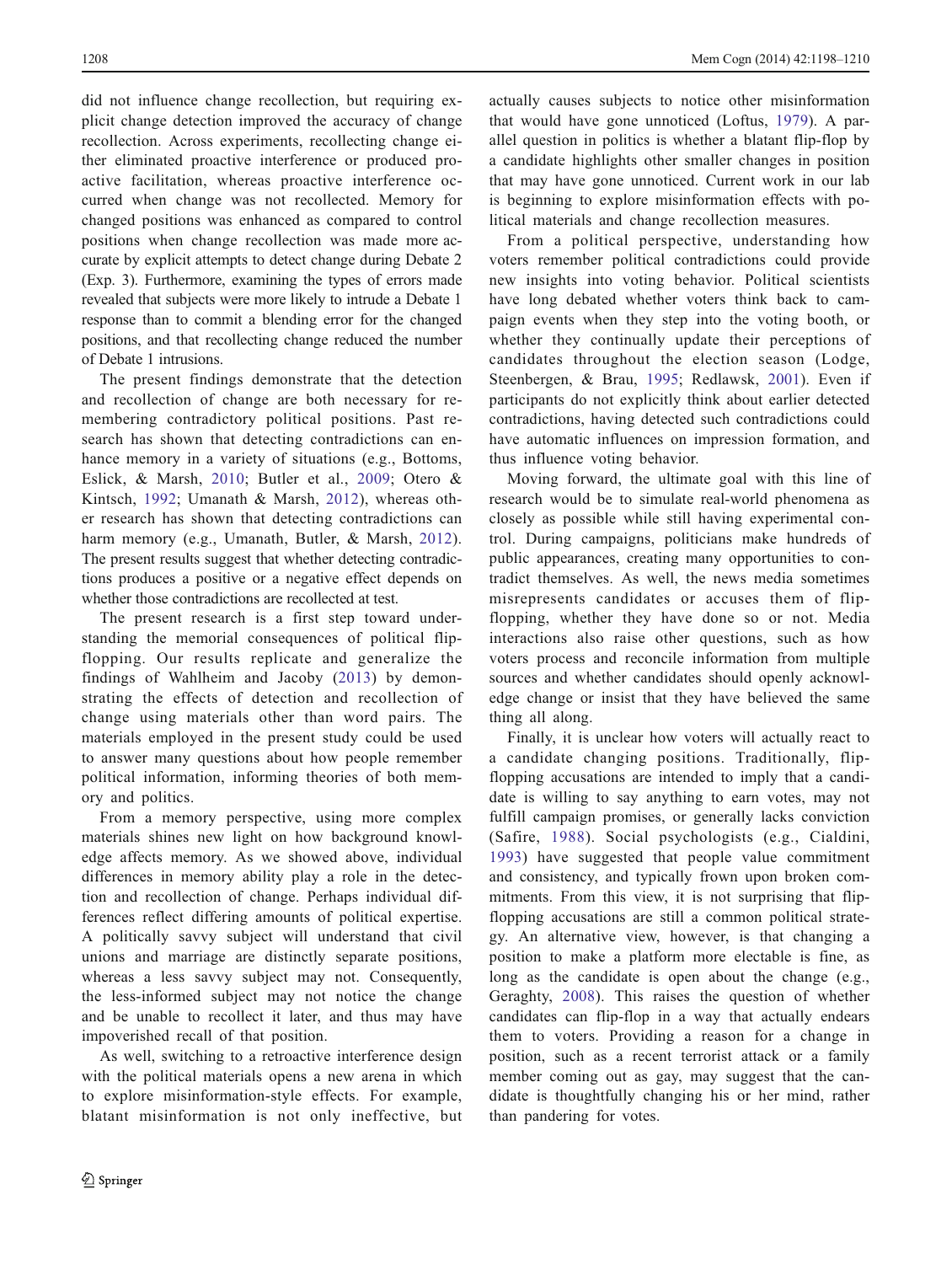<span id="page-11-0"></span>Did Mitt Romney's flip-flopping hurt his chances in the 2012 election? Perhaps. Without more focused research examining how voters remember and notice flip-flopping, it is impossible to tell. Flip-flopping in the political arena represents a complex interaction between memory, change detection, change recollection, attitude formation, and voting behavior. These experiments are a first step in exploring this rich environment that may influence both theories of memory and American politics.

Author note This research was supported by a grant from the James S. McDonnell Foundation, awarded to L.L.J. and Henry Roediger, and by National Science Foundation Grant No. DGE-1143954, awarded to A.L.P. We thank Ashley Bartels, Heather Bartels, Emily Gardner, Kim Grunde, and Christian Gordan for their assistance.

#### Appendix

To supplement the hierarchical regression from Experiment [3,](#page-7-0) we also conducted a linear mixed-effect analysis that allowed us to examine the effects of change recollection while including both subjects and items in the same model (Bates, Maechler, Bolker, & Walker, [2014;](#page-12-0) R Development Core Team, [2013](#page-12-0)). The models were treated as binomial logistic regressions (thus, all values are logits), and  $p$  values for random effects were calculated by using the likelihood ratio test comparing the full model against a model without the effect in question.

We started with a simple model and added factors that improved the fit of the model. Our final model included position type (control vs. changed), change recollection, and their interaction as fixed effects, and included random intercepts for subjects and items as the random effects. We did explore more complex models, such as allowing slopes to vary across items for subjects, or including the interaction between subjects and items as a random intercept, but those models either failed to converge (the first case) or did not warrant including the random effects (the second case). As well, we explored a model that included instructional group as a predictor, but the improvement in model fit was relatively small given the increase in degrees of freedom. Thus, in interest of parsimony our final model is presented in Table 6.

As can be seen, there was significant variance across intercepts for both subjects and items, indicating that model fit was improved if it was assumed that some items were easier or more difficult than others to recall, and that some subjects had better recall than others. Examining the fixed effects (top panel) shows that control positions were recalled better than changed positions, but that change recollection by itself did not improve recall; however, the interaction between change recollection and item type was significant, fitting with our hypothesis that change recollection should enhance recall for the changed positions but not for the control positions.

To investigate the interaction, we created two additional models, one for control positions and one for changed positions, but with the same predictors as the full model (change recollection as a fixed effect; subjects and items as random effects). For the control positions, we found significant variance for both random effects,  $\chi^2$ s(1) > 105, ps < .001, but critically, change recollection did not have a significant effect, b  $= 0.13$ ,  $SE = 0.17$ ,  $z = 0.79$ ,  $p = .427$ , 95 % CI [-0.21, 0.48]. For the changed position, we also found significant variance for the random effects,  $\chi^2$ s(1) > 19, ps < .001, and critically, a significant effect of change recollection,  $b = 1.42$ ,  $SE = 0.12$ ,  $z = 11.74$ ,  $p < .001$ , 95 % CI [1.18, 1.67]. Thus, change recollection improved recall for the changed positions, but not for the control positions.

|  |  |  |  |  |  |  |  |  | Table 6 Final model in our linear mixed-effect analysis from Experiment 3 |  |
|--|--|--|--|--|--|--|--|--|---------------------------------------------------------------------------|--|
|--|--|--|--|--|--|--|--|--|---------------------------------------------------------------------------|--|

|                                        | Estimate $(b)$ | SE b     | $\boldsymbol{z}$ | $\boldsymbol{p}$    | 95 % CI          |
|----------------------------------------|----------------|----------|------------------|---------------------|------------------|
| <b>Fixed Effects</b>                   |                |          |                  |                     |                  |
| Intercept                              | 0.43           | 0.13     | 3.41             | .001                | [0.18, 0.67]     |
| Item Type                              | $-0.97$        | 0.10     | $-9.32$          | $.001$ <sup>*</sup> | $[-1.17, -0.76]$ |
| Change Recollection                    | 0.22           | 0.15     | 1.46             | .145                | $[-0.07, 0.51]$  |
| Item Type $\times$ Change Recollection | 1.07           | 0.19     | 5.77             | $.001*$             | [0.71, 1.44]     |
|                                        | SD             | $\chi^2$ | $df$             | $\boldsymbol{p}$    | 95 % CI          |
| Random Effects                         |                |          |                  |                     |                  |
| Subjects                               | 0.68           | 163      |                  | $.001$ <sup>*</sup> | [0.55, 0.84]     |
| <b>Statements</b>                      | 0.89           | 260      |                  | $.001*$             | [0.76, 1.05]     |

All displayed values are logits, as is customary with binary logistic regression. Only control and changed positions were included in this analysis. For item type, the control positions were treated as the reference group; for change recollection, a failure to recollect change was treated as the reference group